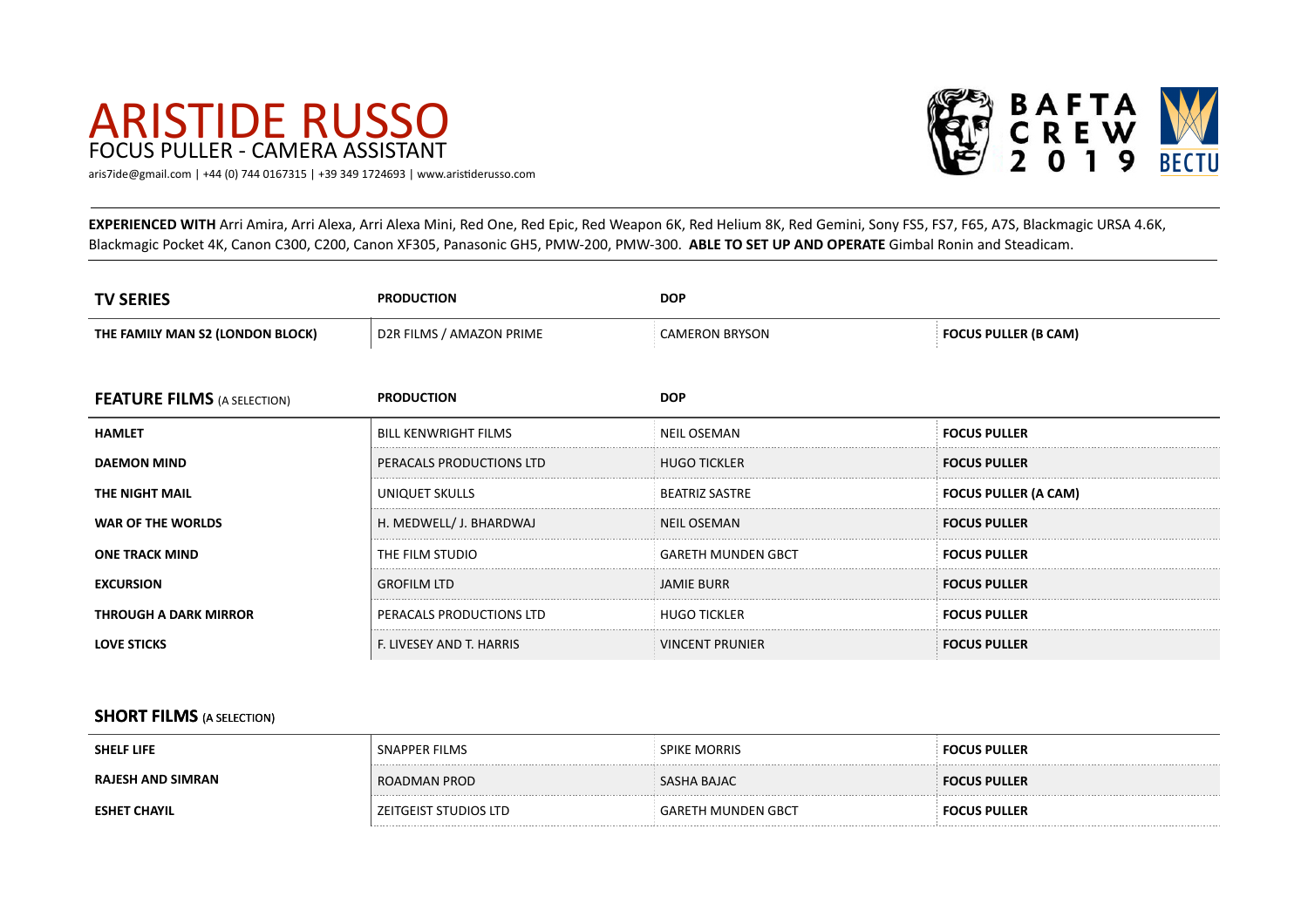#### **SHORT FILMS** (A SELECTION)

| <b>BREATHE</b>                   | <b>DARTA VIJGRIEZE</b>   | <b>JONATHAN FLINT</b>        | <b>FOCUS PULLER</b>    |
|----------------------------------|--------------------------|------------------------------|------------------------|
| THE STRANGE CHILD                | <b>NAUGHTY STEP</b>      | <b>GARETH MUNDEN GBCT</b>    | <b>FOCUS PULLER</b>    |
| <b>UNEARTHED</b>                 | <b>TONY CHIVERS</b>      | JERMAINE EDWARDS             | <b>LOADER</b>          |
| <b>BEST</b>                      | <b>DUNCAN HARRISON</b>   | <b>JOE GAINSBOROUGH</b>      | <b>FOCUS PULLER</b>    |
| <b>THE WIDOW (Dailies)</b>       | <b>LIONBEARFILMS</b>     | <b>SALLY LOWE</b>            | <b>FOCUS PULLER</b>    |
| THE LAST JEFF                    | <b>MICHAEL PEERS</b>     | <b>ADAM BARNETT</b>          | <b>LOADER</b>          |
| <b>SPIRALS</b>                   | <b>ALEX KASSTAN</b>      | ORESTIS LAMBROU              | <b>FOCUS PULLER</b>    |
| <b>SKELETON</b>                  | M. PUDDLE AND J. DANVERS | <b>TOM TURLEY</b>            | <b>FOCUS PULLER</b>    |
| CINDY (2nd and 3rd blocks)       | <b>SEVANA FILMS</b>      | <b>BEATRIZ SASTRE</b>        | <b>FOCUS PULLER</b>    |
| 110 MIL HEX-HEADED GRUBCREW AT A | <b>ALEX GARDNER</b>      | <b>CODY LEIGH-STANARD</b>    | <b>FOCUS PULLER</b>    |
| <b>COMING BACK</b>               | RIVER CROSSING PROD.     | <b>GIACOMO LA MONACA</b>     | <b>FOCUS PULLER</b>    |
| <b>MONTY (Dailies)</b>           | <b>MAT MCPHERSON</b>     | <b>DARREN LADBURY</b>        | <b>FOCUS PULLER</b>    |
| <b>LONDON VIRGIN</b>             | <b>XAVIER BAEYENS</b>    |                              | <b>CINEMATOGRAPHER</b> |
| <b>MEA CULPA</b>                 | PERACALS PRODUCTIONS LTD | <b>HUGO TICKLER</b>          | <b>FOCUS PULLER</b>    |
| <b>IDLE INTERACTIONS</b>         | G. FRANCALANCI           | ANTON SMARI GUNNARSON        | <b>FOCUS PULLER</b>    |
| <b>DORIS</b>                     | DARKEST DAY FILMS        |                              | <b>CINEMATOGRAPHER</b> |
| <b>UNSKIN</b>                    | <b>ELCID ASAEI</b>       | <b>ANTON SMARI GUNNARSON</b> | <b>FOCUS PULLER</b>    |
| <b>THE MONSTER (Dailies)</b>     | ALEXANDRE DO             | LAURA VAN DE HEL             | <b>FOCUS PULLER</b>    |

### **MUSIC VIDEOS** (A SELECTION)

| JC STEWART - LYING THAT YOU LOVE ME | <b>JUST SO FILMS</b> | BEATRIZ SASTRE | <b>FOCUS PULLER</b> |
|-------------------------------------|----------------------|----------------|---------------------|
| AMUN - TALK TO ME NICE              | PRETTYBIRD           | BEATRIZ SASTRE | <b>FOCUS PULLER</b> |
| <b>NEW RULES - 24 HOURS</b>         | <b>GRAFT</b>         | BEATRIZ SASTRE | <b>FOCUS PULLER</b> |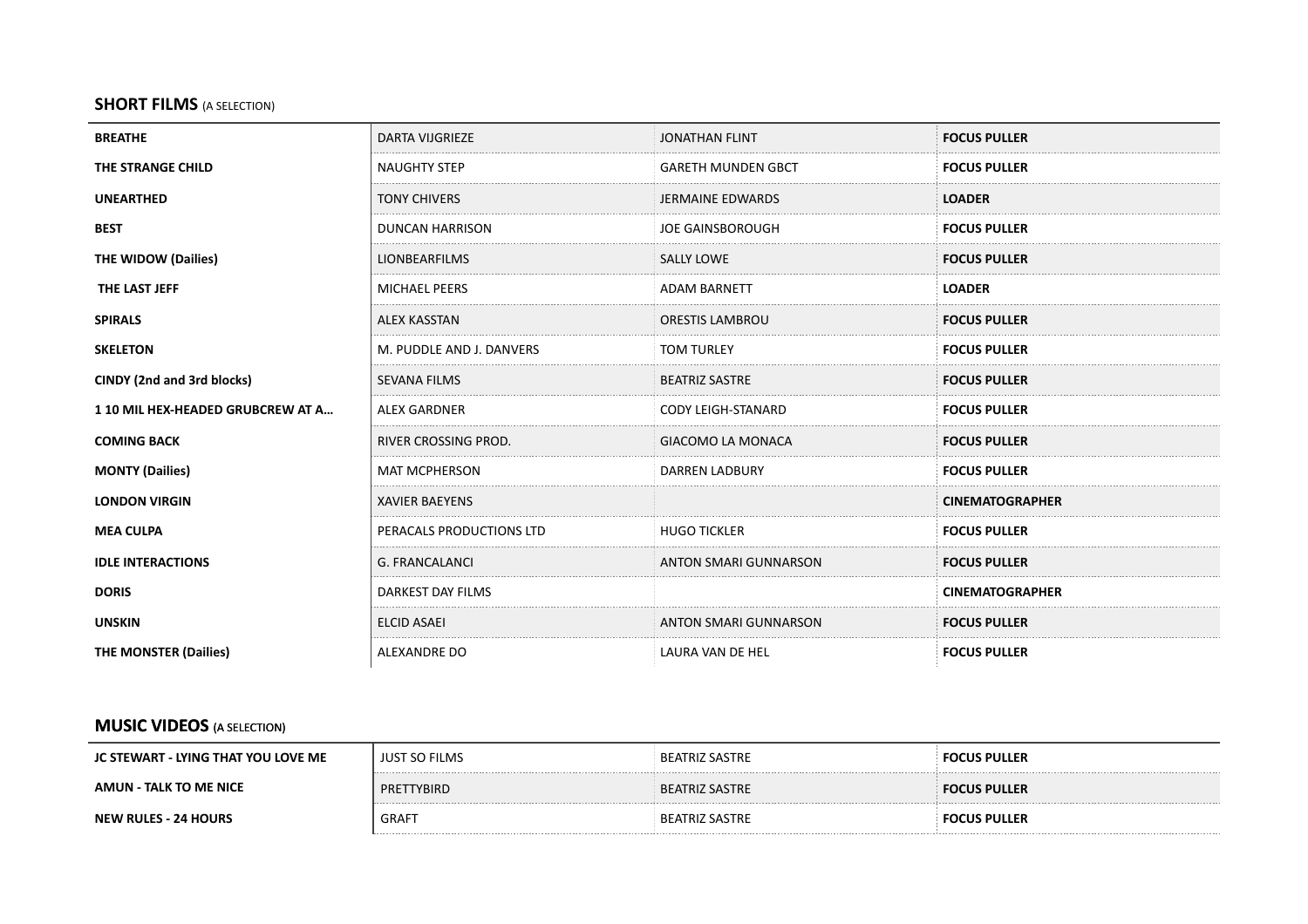## **MUSIC VIDEOS** (A SELECTION)

| JAMES SMITH ACOUSTIC                                         | <b>BABYSWEET SESSIONS</b> | <b>DARREN LADBURY</b> | OADER.                             |
|--------------------------------------------------------------|---------------------------|-----------------------|------------------------------------|
| THE JAPANESE HOUSE - SOMETHING HAS TO<br><b>CHANGE</b>       | <b>BLINK PRODUCTIONS</b>  | <b>BEATRIZ SASTRE</b> | $^{\circ}$ FOCUS PULLER $^{\circ}$ |
| <b>ANTEROS/DISTILLER REC - DRIVE ON</b>                      | <b>FIRST FILMS</b>        | EZEQUIEL ROMERO       | <b>FOCUS PULLER</b>                |
| J.BAXTER, D.DIKE AND RAG N BONE MAN -<br><b>OOPSIE DAISY</b> | <b>RUTH GARNER</b>        | ANTON SMARI GUNNARSON | LOADER                             |

#### **COMMERCIALS AND OTHERS** (A SELECTION)

| <b>MARNIFESTO</b>                       | KENNEDY/STELLA ENTERPRISES LTD | <b>SONNI ROSSI</b>        | <b>FOCUS PULLER</b>     |
|-----------------------------------------|--------------------------------|---------------------------|-------------------------|
| <b>BOHO LOCS</b>                        | <b>JJMEDIA</b>                 | <b>BEATRIZ SASTRE</b>     | <b>FOCUS PULLER</b>     |
| <b>HEY GIRLS</b>                        | <b>TWENTY TWENTY</b>           | JOE GAINSBOROUGH          | <b>FOCUS PULLER</b>     |
| <b>CHANEL - CORPORATE</b>               | UNITY & MOTION                 | <b>TIM JOLLY</b>          | <b>FOCUS PULLER</b>     |
| <b>SKY - SKIPTON BUILDING SOCIETY</b>   | RECIPE ADVERTISING LTD.        | <b>GARETH MUNDEN GBCT</b> | <b>FOCUS PULLER</b>     |
| <b>MAILCHIMP</b>                        | <b>COURIER</b>                 | <b>BEATRIZ SASTRE</b>     | <b>FOCUS PULLER</b>     |
| TELEGRAPH/BROTHER C.SHOP CONFESSIONS    | <b>THE TELEGRAPH</b>           | DARREN LADBURY            | <b>FOCUS PULLER</b>     |
| <b>GARAGE X FUSION - EDITORIAL</b>      | LG STUDIO                      | <b>BEATRIZ SASTRE</b>     | <b>FOCUS PULLER</b>     |
| <b>ZOOVU - COMMERCIAL</b>               | <b>EDGY PICTURE</b>            | <b>TOM TURLEY</b>         | <b>CAMERA ASSISTANT</b> |
| <b>GLAMOUR FRIDAY FACEOFF - YOUTUBE</b> | <b>GLAMOUR</b>                 | <b>BEATRIZ SASTRE</b>     | <b>CAMERA ASSISTANT</b> |
| <b>UNSMOKE - COMMERCIAL</b>             | <b>MEDIA MONKS</b>             | <b>BEN STEENSEL</b>       | <b>CAMERA ASSISTANT</b> |
| <b>MORTAL COMBAT B. - COMMERCIAL</b>    | STUDIO QI-NI                   | <b>DAVID WYATT</b>        | <b>FOCUS PULLER</b>     |
| <b>QUALLY - COMMERCIAL</b>              | DOGFELLA PRODUCTIONS           | <b>PARIS SEAWELL</b>      | <b>FOCUS PULLER</b>     |
| <b>BURY THE DEAD - DOCUMENTARY</b>      | TOYBOX FILMS LTD.              | <b>MATEI PLESA</b>        | <b>FOCUS PULLER</b>     |
| THE PERFECT CRIME - TV PILOT            | M.HUGHES, J.ASH AND V.CHOPRA   | AATISH PARMAR             | <b>FOCUS PULLER</b>     |